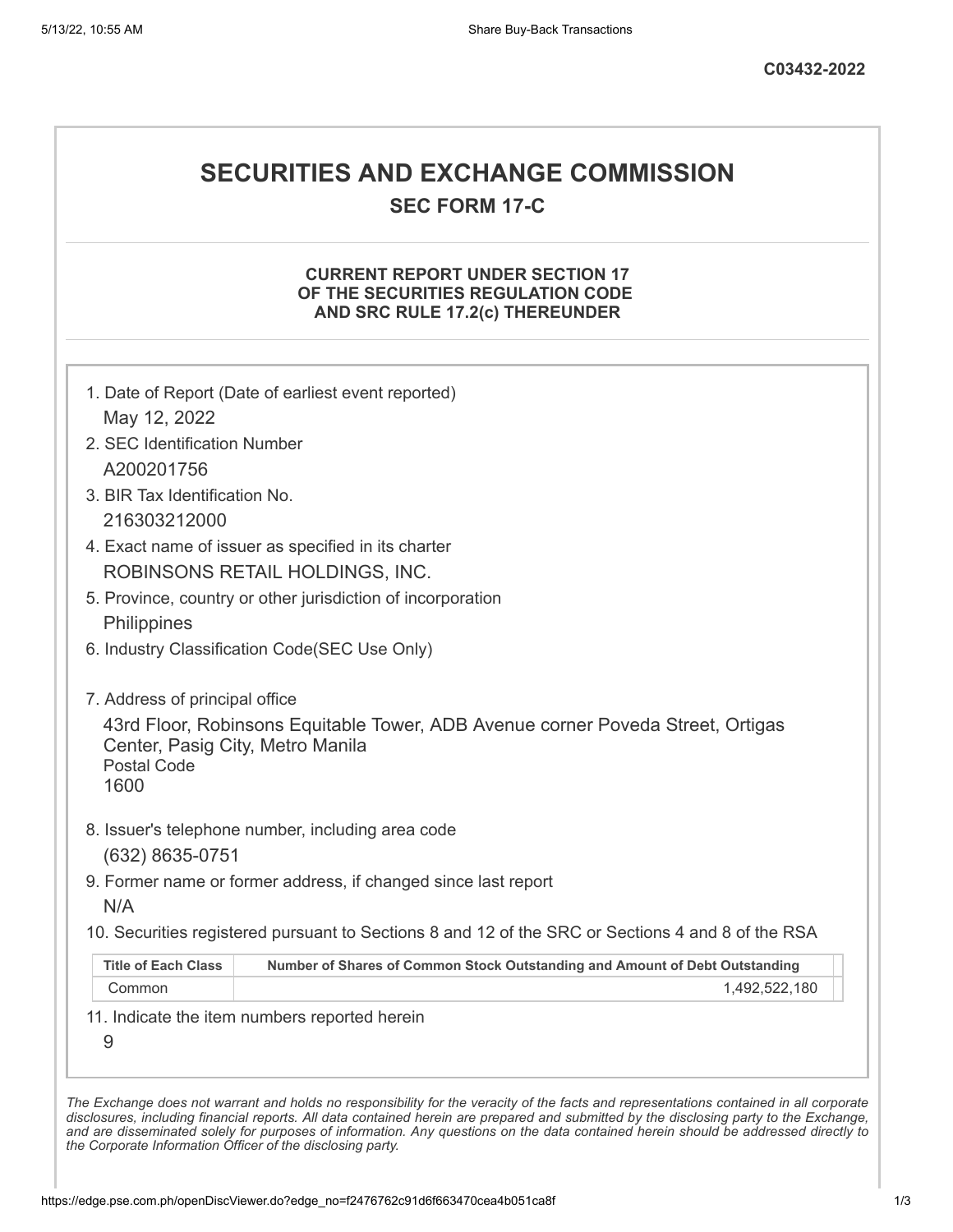5/13/22, 10:55 AM Share Buy-Back Transactions



# **Robinsons Retail Holdings, Inc. RRHI**

### **PSE Disclosure Form 9-1 - Share Buy-Back Transactions** *References: Section 9 of the Revised Disclosure Rules*

#### **Subject of the Disclosure**

Robinsons Retail Holdings, Inc. Share Buy-Back Transaction

**Background/Description of the Disclosure**

Share buyback on May 12, 2022.

The Board of Directors of RRHI approved the share buyback program of Php2.0 billion on March 9, 2020. The Board of Directors of RRHI approved the extension of the share buyback program for the additional amount of Php2.0 billion on February 26, 2021.

On February 11, 2022, the Board of Directors of RRHI approved to further extend the share buyback program for the additional amount of Philippine Pesos: One Billion (Php1,000,000,000.00)

On April 27, 2022, the Board of Directors of RRHI approved to further extend the share buyback program for the additional amount of Philippine Pesos: One Billion (Php1,000,000,000.00)

The total amount allotted for the share buyback is Philippine Pesos: Six Billion (Php6,000,000,000.00).

### **Type of Securities**

Common

Preferred N/A

Others N/A

# **Details of Share Buy-Back Transaction(s)**

| <b>Date of Transaction</b> | <b>Number of Shares Purchased</b> | <b>Price Per Share</b> |
|----------------------------|-----------------------------------|------------------------|
| May 12, 2022               | 12,581                            | 52.95                  |
| May 12, 2022               | 110,759                           | 53.00                  |
| May 12, 2022               | 3,190                             | 52.90                  |
| May 12, 2022               | 4,500                             | 52.95                  |
| May 12, 2022               | 7,540                             | 53.00                  |
| May 12, 2022               | 800                               | 53.05                  |
| May 12, 2022               | 1,000                             | 53.10                  |
| May 12, 2022               | 250                               | 53.15                  |
|                            | 140,620                           |                        |

#### **Effects on Number of Shares**

|                           | <b>Before</b> | After         |
|---------------------------|---------------|---------------|
| <b>Outstanding Shares</b> | 1,492,662,800 | 1,492,522,180 |
| <b>Treasury Shares</b>    | 83,826,560    | 83,967,180    |